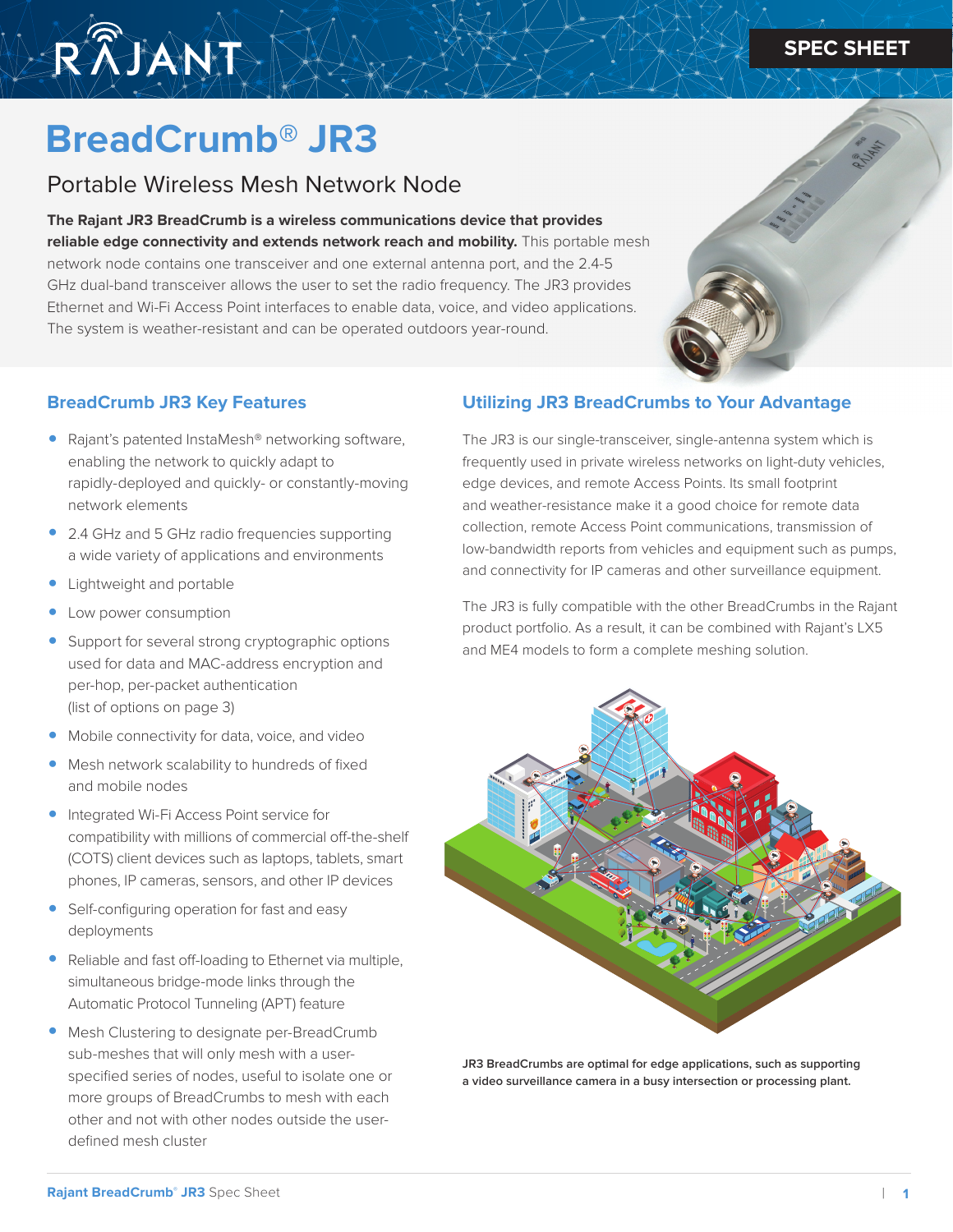#### **InstaMesh®**

InstaMesh is the advanced, patented<sup>1</sup> protocol developed by Rajant that directs the continuous and instantaneous forwarding of wireless and wired connections. It enables network mobility, robust fault tolerance, reliable throughput, and low latency with very low maintenance and administrative requirements. Because InstaMesh operates at Layer 2 and does not use a root node or LAN Controller, mobility and bandwidth are optimized. No matter how you configure your network, InstaMesh networking software always determines the most efficient pathway between any two points, even when those points are in motion.

This diagram shows how your Rajant mesh network can adapt to the changes caused by the movement of Node E. New links are established in real-time keeping the network available, intact and secure.



1 U.S. Patent 8341289B2

| <b>Model</b>  |                                                 |
|---------------|-------------------------------------------------|
| <b>JR3-52</b> | JR3 with 2.4/5 GHz dual band transceiver (SISO) |

| <b>Wireless</b>                                | <b>2.4 GHz</b>                                                                                                                                                                                           | 5 GHz                                                                                                          |
|------------------------------------------------|----------------------------------------------------------------------------------------------------------------------------------------------------------------------------------------------------------|----------------------------------------------------------------------------------------------------------------|
| Antenna<br>Connector                           | $(1)$ Type N (male)                                                                                                                                                                                      |                                                                                                                |
| Frequency <sup>2</sup>                         | $2402 - 2482$ MHz                                                                                                                                                                                        | U-NII-1: 5150 - 5250 MHz<br>U-NII-2A: 5250 - 5350 MHz<br>U-NII-2C: 5470 - 5725 MHz<br>U-NII-3: 5725 - 5850 MHz |
| <b>Modulation</b>                              | DSSS, CCK, OFDM                                                                                                                                                                                          | <b>OFDM</b>                                                                                                    |
| <b>Max. Physical</b><br><b>Layer Data Rate</b> | 150 Mbps (throughput varies)                                                                                                                                                                             | 150 Mbps (throughput varies)                                                                                   |
| Max. RF<br><b>Transmit Power<sup>3</sup></b>   | $27$ dBm $\pm$ 2 dB                                                                                                                                                                                      | $27$ dBm + 2 dB                                                                                                |
| <b>Receive</b><br><b>Sensitivity</b>           | 2.4 GHz: -97 dBm (@ 1 Mbps, 20 MHz channel bandwidth) to -70 dBm (@ MCS7, 40 MHz channel bandwidth)<br>5 GHz: -93 dBm (@ 6 Mbps, 20 MHz channel bandwidth) to -70 dBm (@ MCS7, 40 MHz channel bandwidth) |                                                                                                                |

<sup>2</sup> Channel, frequency and bandwidth options vary based upon regional and local regulations and certifications.

<sup>3</sup> RF transmit power is governed by local regulations and varies by frequency.